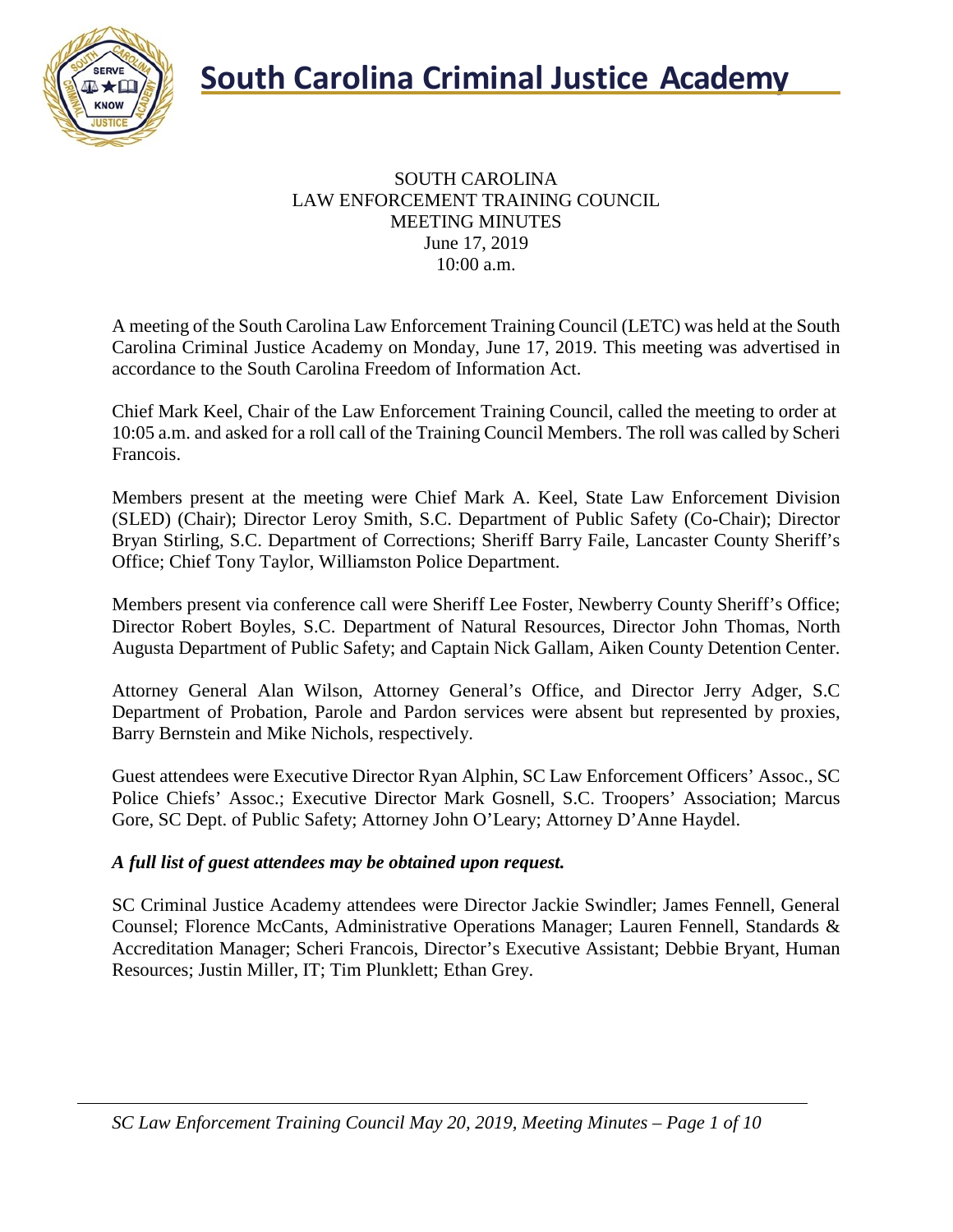

## **APPROVAL FOR MEETING MINUTES**

1. A motion to approve the minutes of the May 20, 2019, meeting was made by Sheriff Faile and seconded by Director Stirling. Council voted unanimously to accept the meeting minutes.

## **DIRECTOR'S REPORT**

*Agenda Item 4*

- 2. **General Counsel**
	- Misconduct Cases

## **Valerie Freeman:** *2019-CJA-04-08*

**Summary:** Hearing Officer Recommendation states Darlington County Sheriff's Office made an allegation of misconduct but did not attend to prosecute the case. Hearing Officer Recommendation is a finding of no substantial evidence, no misconduct, and expungement.

Director Smith made a motion to accept the recommendation of the Hearing Officer. The motion was seconded by Sheriff Faile. Council voted unanimously to adopt the recommendation of the Hearing Officer to approve eligibility for law enforcement certification and expungement of the record.

## **Laura Serrano:** *2018-CJA-11-10*

**Summary:** Hearing Officer Recommendation states that Greenville County Sheriff's Office made an allegation of misconduct but did not attend to prosecute the case. Hearing Officer Recommendation is a finding of no substantial evidence, no misconduct, and expungement.

Director Smith made a motion to accept the recommendation of the Hearing Officer. The motion was seconded by Sheriff Faile. Council voted unanimously to adopt the recommendation of the Hearing Officer to approve eligibility for law enforcement certification and expungement of the record.

## **Arles Grasty:** *2017-CJA-08-18*

**Summary:** Hearing Officer Recommendation states Anderson County Sheriff's Office made an allegation of misconduct but did not attend to prosecute the case. Officer did not attend either but is not required to present evidence at hearing. Hearing Officer Recommendation is a finding of no substantial evidence, no misconduct, and expungement.

Prior to the voting process, Chief Keel stated that it is disturbing that agencies do not show up at misconduct hearings of the officers that they make allegations of misconduct against. He wants to look into establishing some form of sanction against agencies that do not show up to these hearings.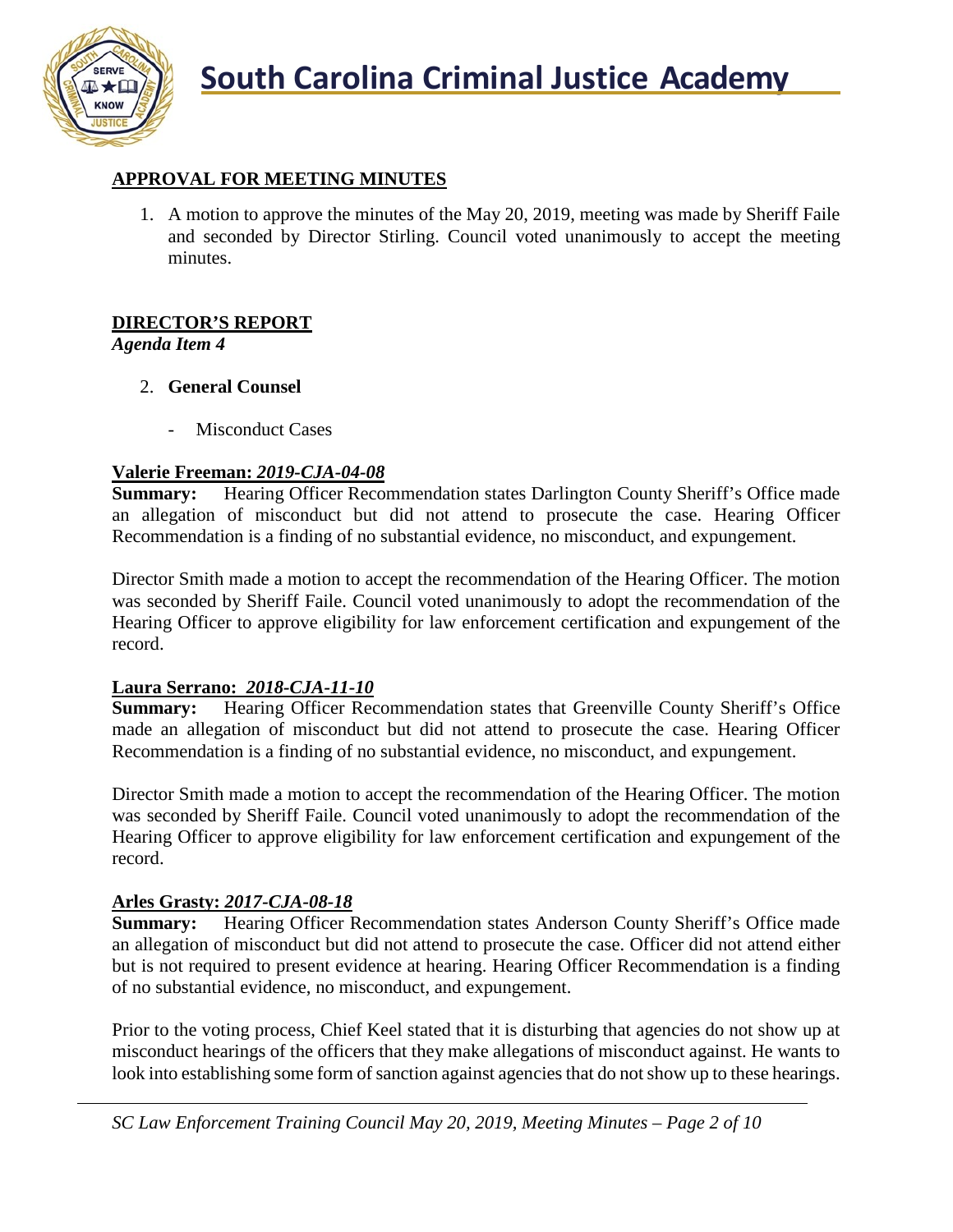

Director Smith made a motion to accept the recommendation of the Hearing Officer. The motion was seconded by Sheriff Faile. Council voted unanimously to adopt the recommendation of the Hearing Officer to approve eligibility for law enforcement certification and expungement of the record.

## **Nicholas Bostic:** *2017-CJA-12-09*

**Summary:** Hearing Officer Recommendation states South Carolina Criminal Justice Academy made an allegation of misconduct but did not meet their burden of proof. Hearing Officer Recommendation is no misconduct and officer is eligible to obtain his law enforcement certification.

Director Smith made a motion to accept the recommendation of the Hearing Officer. The motion was seconded by Director Stirling. Council voted unanimously to adopt the recommendation of the Hearing Officer to approve eligibility for law enforcement certification and expungement of the record.

#### **Andrew Witmer:** *2018-CJA-08-01*

**Summary:** Hearing Officer Recommendation states Lancaster Police Department made an allegation of misconduct but did not meet their burden of proof. Hearing Officer Recommendation is no misconduct, officer is eligible for his law enforcement certification and expungement.

Mr. O'Leary was present to represent Mr. Witmer and asked that Council accept the recommendation of the hearing officer.

Upon making a brief statement in regards to the allegations against Mr. Witmer, Director Smith made a motion to accept the recommendation of the hearing officer. The motion was seconded by Director Stirling.

Prior to the voting process, Council had a brief discussion of the allegations against Mr. Witmer. Council voted unanimously to adopt the recommendation of the Hearing Officer to grant Mr. Witmer eligibility to obtain his law enforcement certification and expungement of the records. *Please note that Sheriff Faile recused himself from the voting process in this case.*

#### **Adam Raynor:** *2016-CJA-11-02*

**Summary:** Hearing Officer Recommendation states Florence Police Department made an allegation of misconduct but did not meet their burden of proof. Hearing Officer Recommendation is no misconduct, officer is eligible to obtain his law enforcement certification and expungement.

Mr. O'Leary was present to represent Mr. Raynor and asked that Council accept the recommendation of the Hearing Officer.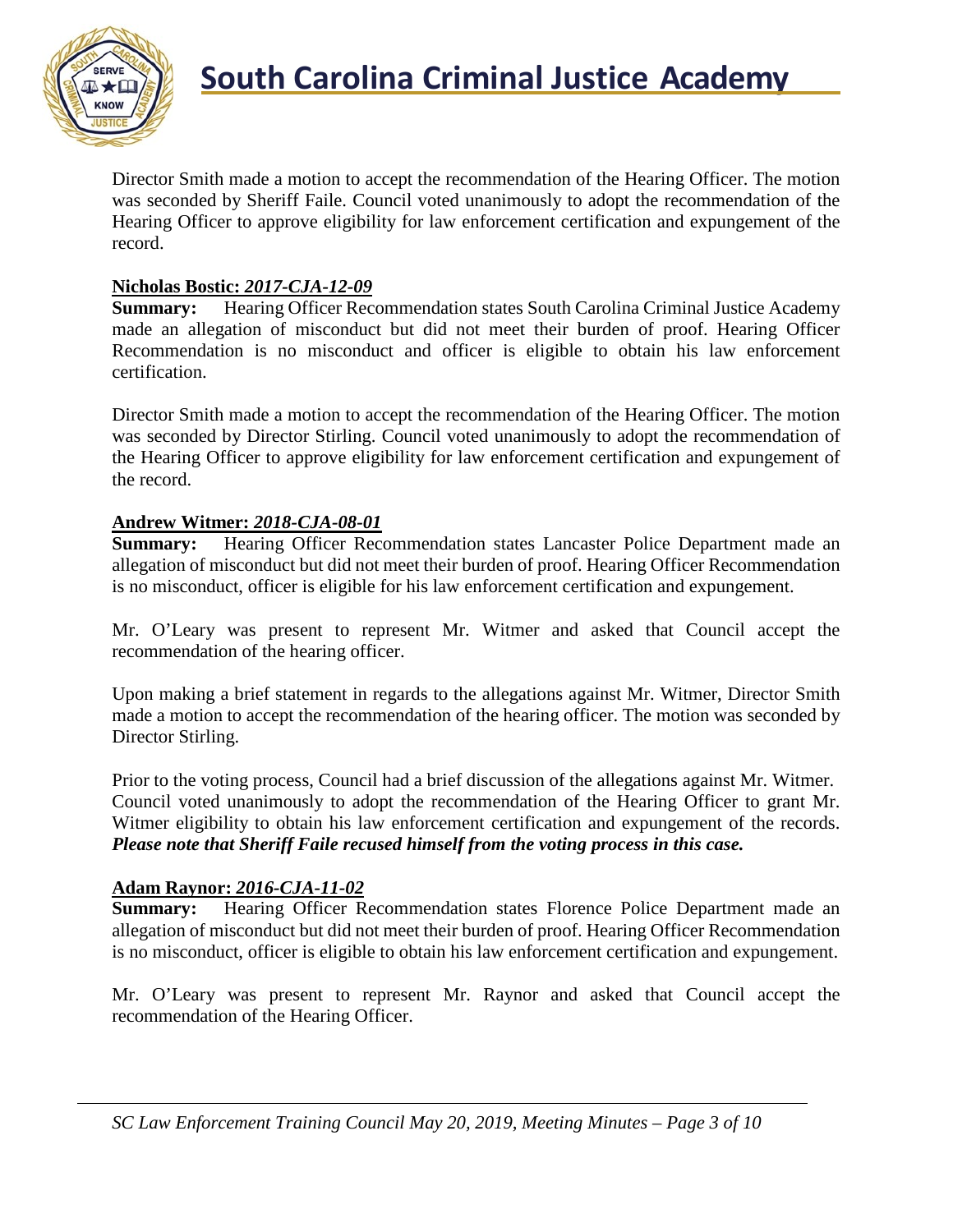

Upon making a brief statement in regards to the allegations against Mr. Raymor, Director Smith made a motion to accept the recommendation of the Hearing Officer. The motion was seconded by Director Stirling.

Prior to the voting process, Director Stiriling made an additional comment in reference to the allegations against Mr. Raymor.

Council voted unanimously to adopt the recommendation of the Hearing Officer to grant Mr. Raymor eligibility to obtain his law enforcement certification and expungement of the records within 30 days.

#### **Crystal Quiones:** *2018-CJA-08-21*

**Summary:** Hearing Officer Recommendation states Orangeburg County Sheriff's Office made an allegation of misconduct but did not meet their burden of proof. Hearing Officer Recommendation is no misconduct, officer is eligible to obtain her law enforcement certification and expungement.

Mr. Hicks was present to represent Ms. Quiones and asked that Council accept the recommendation of the Hearing Officer.

Ms. Haydel was present to represent the Orangeburg County Sheriff's Office and stated that this matter is meaningful to the Orangeburg County Sheriff's Office. Not only did they show up at the hearing, they also brought many witnesses and collected documentation to prove their case. It is the opinion of the Sheriff's Office that their agency provided substantial evidence to support their finding of misconduct.

Director Smith made brief comments regarding his concerns about the allegations against Ms. Quiones. Director Smith made a motion to accept the recommendation of the Hearing Officer to grant eligibility of law enforcement certification, impose one (1) year probation, 8- hours of ethics training at the officer's expense, and at the conclusion of the probationary period expunge records of the case within 30 days. The motion was seconded by Captain Gallam.

Prior to the voting process, members of Council addressed concerns and had questions answered by both attorneys present. Both attorneys gave additional information to Council for clarity.

After hearing statements from the attorneys, Director Smith amended his motion, recommending suspension of the officer's certification for two (2) years, one (1) year probation after the suspension and expungement of the records after three (3) years. The motion was seconded by Director Stirling.

Before a vote was taken, Council continued to discuss the details of this case.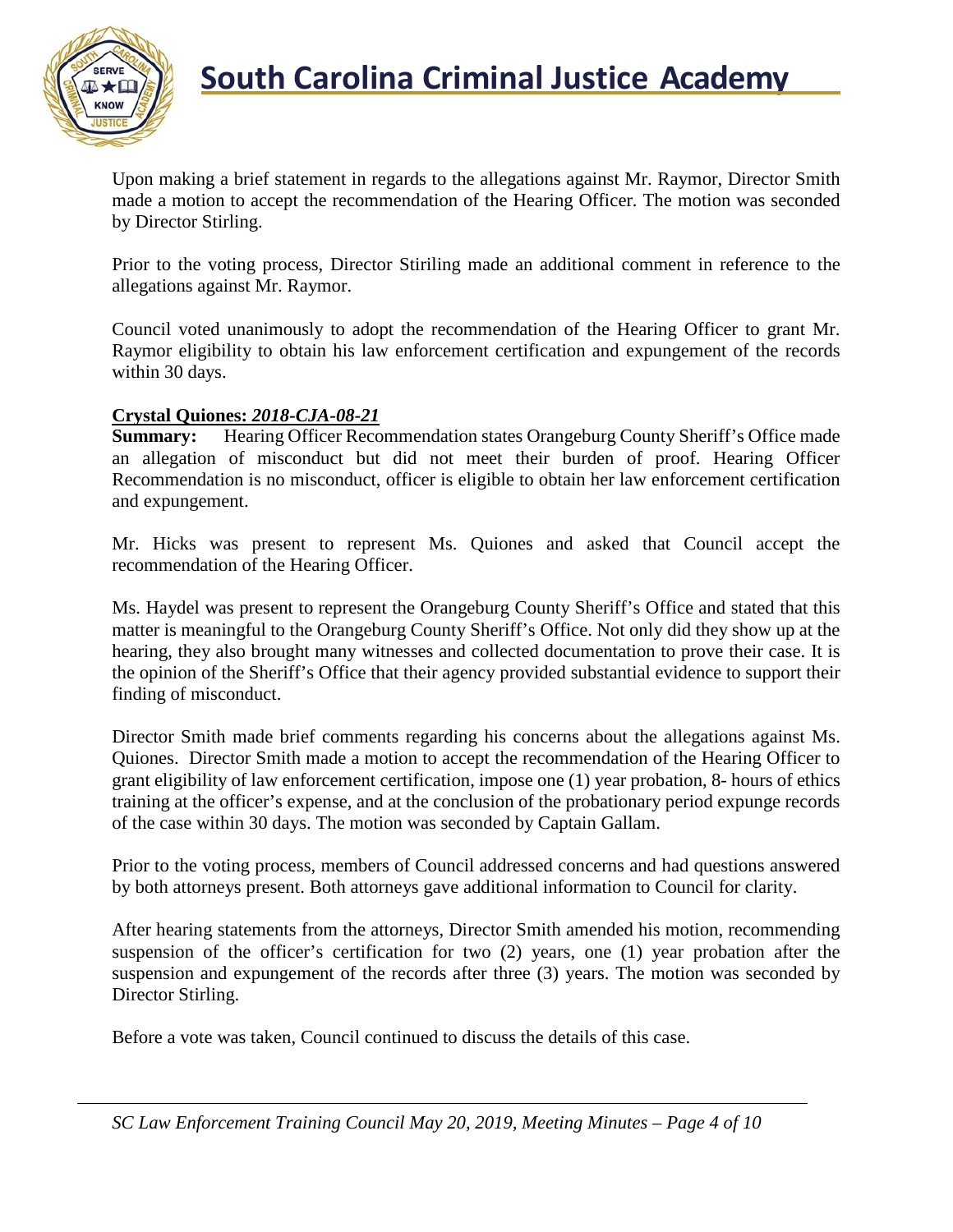

## **South Carolina Criminal Justice Academy**<br>KNOW 2008

Council voted to table the initial motion made by Director Smith. Director Smith repeated his second motion again, which was seconded by Director Stirling.

Before a vote was taken on the new motion, some members of Council voiced their concerns about the motion and disagreed with Ms. Quinones receiving her law enforcement certification.

With the exception of three "Yes" votes, Council voted not to accept the new motion made by Director Smith.

A new motion was made by Sheriff Faile to permanently deny Ms. Quinones her law enforcement certification. The motion was seconded by Sheriff Foster. With an exception of a "No" vote by Director Smith, Council voted unanimously to permanently deny law enforcement certification of Ms. Quinones.

#### **Darline Richardson:** *2018-CJA-06-14*

**Summary:** Hearing Officer Recommendation states Alvin S. Glenn made an allegation of misconduct but did not meet their burden of proof. Hearing Officer Recommendation is no misconduct, officer is eligible to obtain her law enforcement certification and expungement.

Director Smith made a motion to accept the recommendation of the Hearing Officer. The motion was seconded by Sheriff Faile. Council voted unanimously to adopt the recommendation of the Hearing Officer to grant eligibility to obtain her law enforcement certification and expunge the records within 30 days.

#### **Manwello Mack:** *2018-CJA-02-10*

**Summary:** Lexington County Health Services made an allegation of misconduct against Mr. Mack. Hearing Officer Recommendation states they proved their case by substantial evidence that Mr. Mack made a false statement. LETC to determine sanction up to permanent denial.

Upon making brief comments in regards to the allegations against Mr. Mack, Director Smith made a motion to permanently deny Mr. Mack eligibility to obtain his law enforcement certification. The motion was seconded by Sheriff Faile. Council voted unanimously to permanently deny Mr. Mack eligibility to obtain his law enforcement certification.

#### **Joseph Mills –** *2018-CJA-07-09*

**Summary:** Beaufort County Sheriff's Office made an allegation of misconduct against Mr. Mills. Hearing Officer Recommendation states they proved their case by substantial evidence that Mr. Mills made a false statement. Recommended permanent denial.

Director Smith made a motion to accept the Hearing Officer's recommendation. The motion was seconded by Sheriff Faile. Council unanimously voted to adopt the Hearing Officer's recommendation to permanently deny Mr. Mills' law enforcement certification.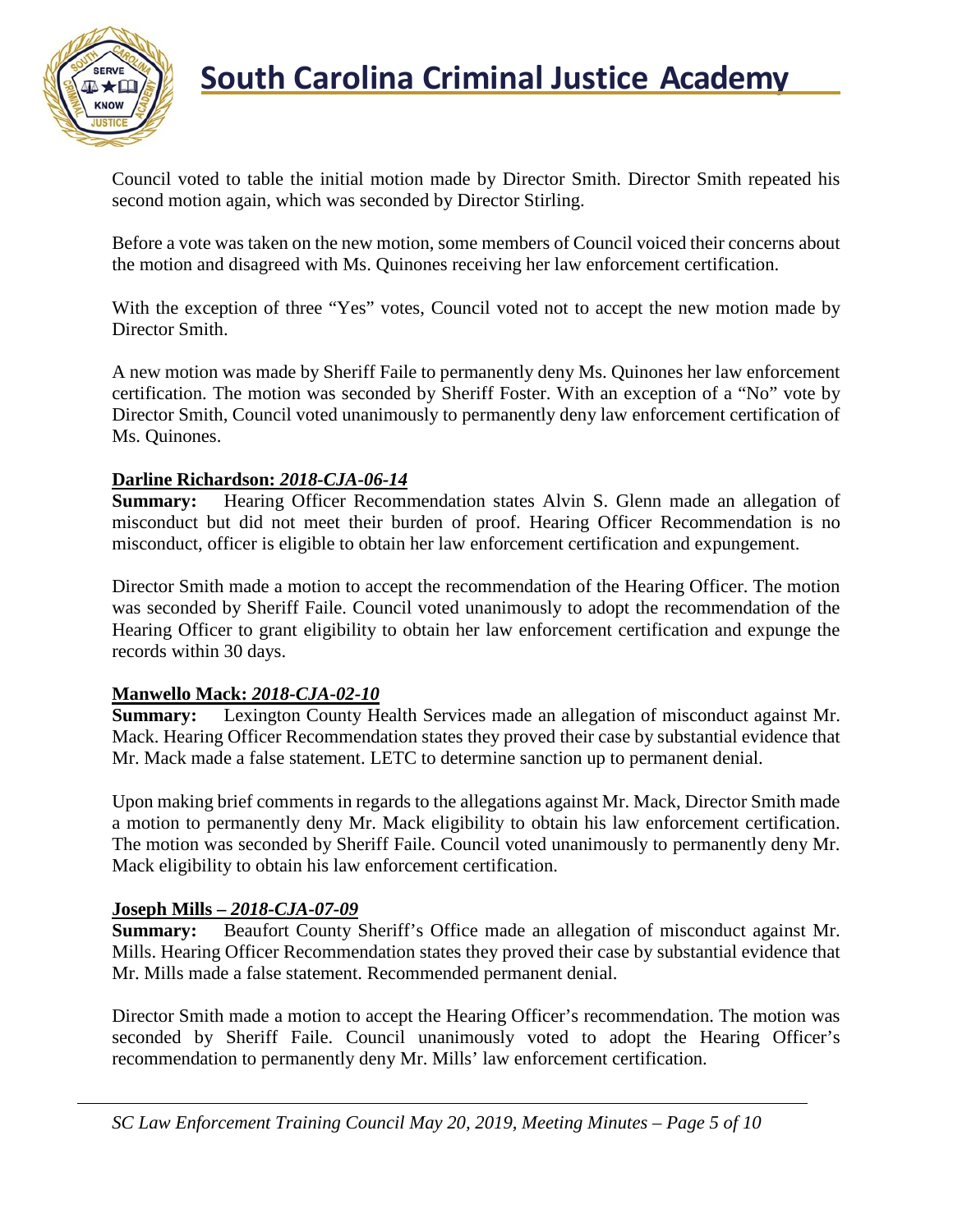

## **Isaac Jackson–** *2019-CJA-05-14*

**Summary:** Mr. Jackson worked for Bamberg County Detention Center and was arrested by SLED for misconduct in office. Request for Suspension of Certification.

Director Smith made a motion to temporarily suspend certification pending the outcome of the charges. The motion was seconded by Sheriff Faile. Council unanimously voted to temporarily suspend Mr. Jackson's law enforcement certification pending the outcome of the criminal charges. *Please note that Chief Keel recused himself from the voting process in this case.*

## **Jaquan Booker:** *2019-CJA-06-03*

**Summary:** Mr. Booker worked for Allendale County Detention Center and was arrested for Domestic Violence, 2nd Degree. Request for Suspension of Certification.

Director Smith made a motion to temporarily suspend certification pending the outcome of the charges. The motion was seconded by Sheriff Faile. Council unanimously voted to temporarily suspend Mr. Jackson's law enforcement certification pending the outcome of the criminal charges.

## **Roger Burris:** *2019-CJA-06-04*

**Summary:** Mr. Burris pleaded guilty to cruelty to children and sentenced to 30 days, suspended upon payment of fine. The charge was expunged in April 2019. Request for Reinstatement of Law Enforcement Certification.

Director Smith made a motion to reinstate Mr. Burris' law enforcement certification with one (1) year probation. The motion was seconded by Sheriff Foster. With the exception of a "Yes" vote by Director Smith, Council voted unanimously against reinstating Mr. Burris' law enforcement certification.

A new motion was made by Director Stirling to permanently deny reinstatement of Mr. Burris' law enforcement certification. The motion was seconded by Sheriff Faile.

Prior to the voting process, there was a discussion between Council members and Jimmy Fennell to gain clarity as to how the Council should move forward in their vote of this case.

Upon conclusion of this discussion, Council unanimously voted to permanently deny Mr. Burris reinstatement of his law enforcement certification. *Please note that Chief Keel recused himself from the voting process in this case.*

## **David Owens:** *2018-CJA-05-05*

**Summary:** Mr. Owens was arrested for DUI but was found not guilty and the charge was expunged. His driver's license was not suspended for DUI, which is the disqualifying event. Request for Reinstatement of Law Enforcement Certification.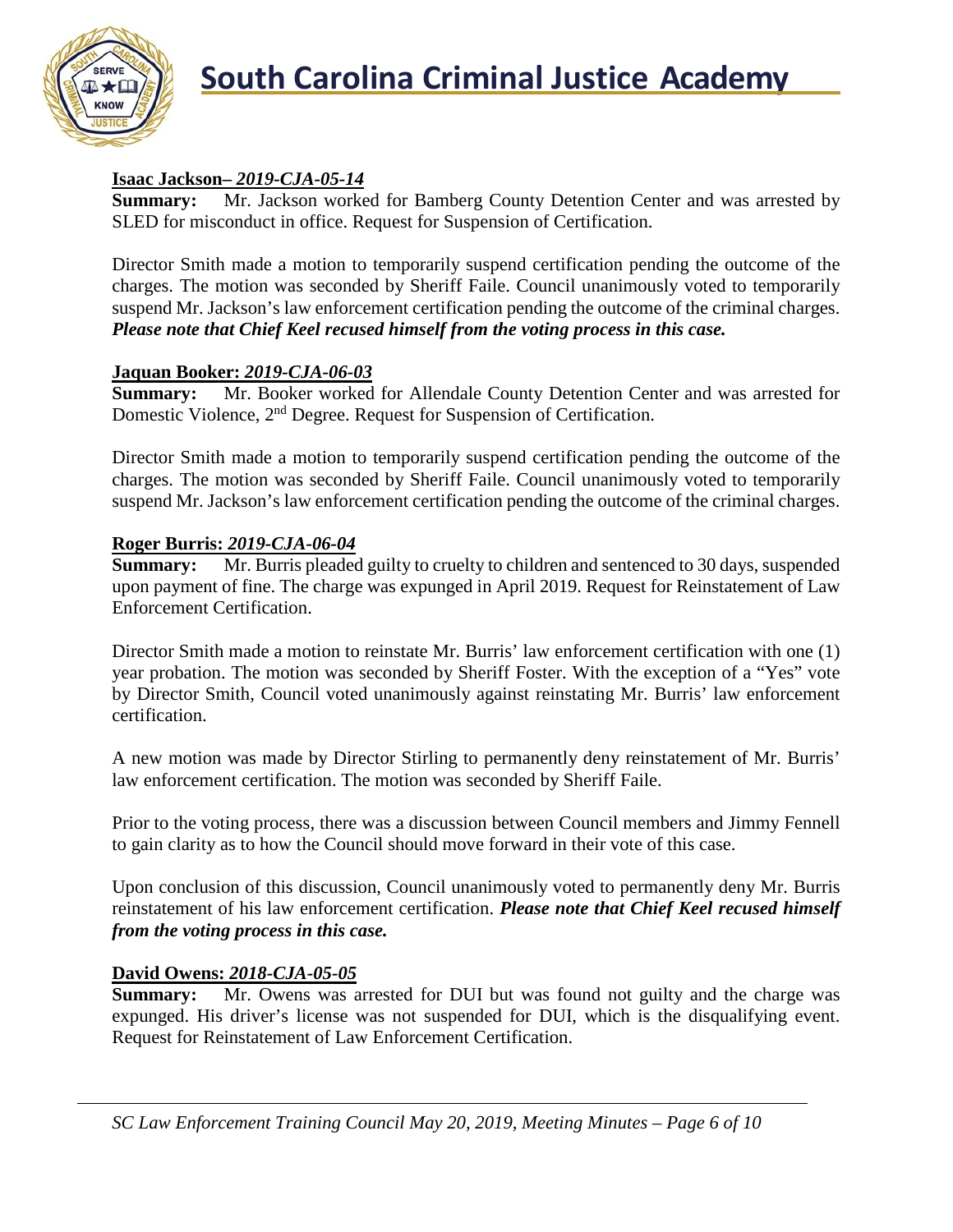

Director Smith made a motion to reinstate certification for Mr. Owens. The motion was seconded by Sheriff Faile. Council unanimously voted to reinstate Mr. Owens' law enforcement certification.

#### **Justin Griner –** *2019-CJA-01-06*

**Summary:** Mr. Griner was arrested for DUI but pleaded guilty to reckless driving. His driver's license was not suspended, which is the qualifying event. Request for Reinstatement of Law Enforcement Certification.

Director Smith made a motion to reinstate certification for Mr. Griner with a one (1) year probationary period. The motion was seconded by Sheriff Faile.

Prior to the voting process, Director Smith reminded the Council that they had voted to reinstate Jennifer McDowell's law enforcement certification with one (1) year probation on May 20, 2019, after her arrest for a DUI and Child Endangerment. Ms. McDowell pleaded guilty to Reckless Driving and the charges for the DUI and Child Endangerment were dismissed.

Council unanimously voted to reinstate Mr. Griner's law enforcement certification with a one (1) year probationary period.

#### **Jacob Scott: 2019-***CJA-03-15*

**Summary:** Mr. Scott was arrested for Domestic Violence, 2<sup>nd</sup> Degree, but charges were dismissed at a preliminary hearing. Request for Reinstatement of Law Enforcement Certification. Council had a short discussion in the matter concerning the charges against Mr. Scott.

Upon the conclusion of the brief discussion, Director Smith made a motion to reinstate certification for Mr. Scott. The motion was seconded by Director Stirling. Council unanimously voted to reinstate Mr. Scott's law enforcement certification.

#### **Donald Corbett:** *No assigned case number*

**Summary:** Mr. Corbett, a candidate for Class 3 training, was convicted of writing fraudulent checks in 1988 and 1994. Mr. Corbett stated that it was his ex-wife who wrote the bad checks on a joint account without his knowledge. Request for Eligibility to Obtain Law Enforcement Certification.

Director Smith made a motion to grant certification eligibility with a one (1) year probationary period. The motion was seconded by Director Stirling. Council unanimously voted to grant Mr. Corbett eligibility to obtain his law enforcement certification with a one (1) year probationary period.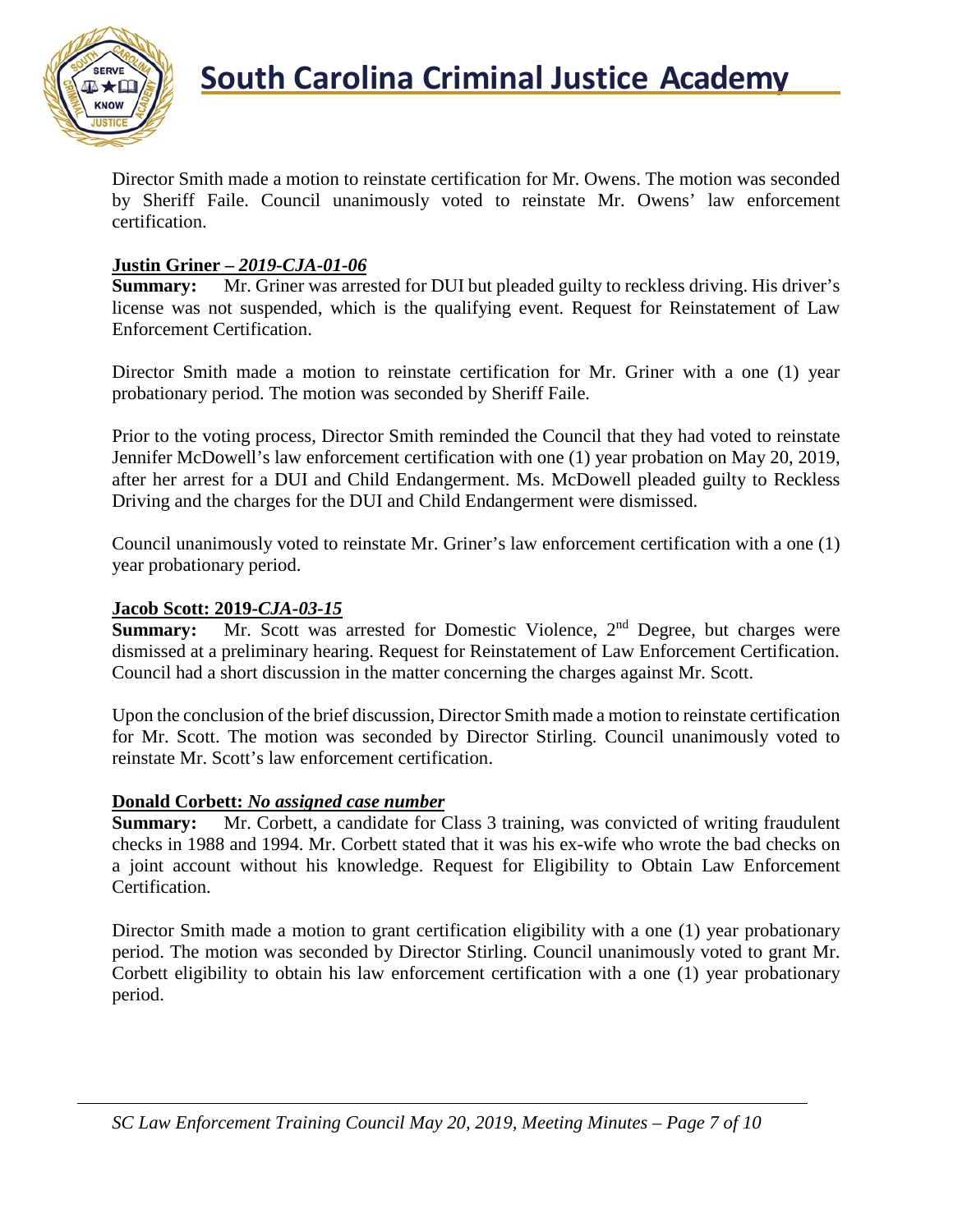

## **South Carolina Criminal Justice Academy**

## **Valerie Thorpe-Burke:** *2019-CJA-05-17*

**Summary:** Date of suspension was March 20, 2019, and the PCS was dated May 29, 2019, and was received May 31, 2019 (70 days). Statute requires PCS to be submitted within 30 days, unless LETC finds extenuating circumstances for delay. The stated reason for the delay was staffing changes. Request to Accept Misconduct Allegation that was filed after statutory 30-day period.

A brief discussion was made in regards to determining whether Council go by the date that the PCS form was dated or by the date the form was received by the Academy. It was determined that Council could go by either date, but it would be cleaner to go by the date of May 29, 2019.

Director Smith made a motion not to accept the late PCS form for misconduct. The motion was seconded by Sheriff Faile.

Prior to the voting process, Council discussed whether they could legally vote in this case because of how long it was delayed. Jimmy Fennell stated that a vote on this case had to take place.

Council voted unanimously not to accept misconduct allegations that was filed after statutory 30 day period.

#### **Director's Comments**

## 3. Director Swindler

The shoot house project should be complete sometime around September. Hopefully, there will be a ribbon cutting around October.

Jim Graham, who was assigned as the supervisor over Defensive Tactics, has been promoted to Advanced Training Coordinator, the position formerly held by Wayne Harris, who has retired. There is now an opening for a new Defensive Tactics supervisor and probably an opening for a Defensive Tactics instructor.

In the Academy's budget, funding was received for the Mobile Training Team. The Academy will start the mobile training sometime after July 1, 2019. Fifteen trainers will be hired to be assigned to different areas throughout the State to train officers in the field.

The Academy had candidates come the first two Wednesdays to take the Cumulative and PAT Tests. We had 2 academic failures on 1<sup>st</sup> Wednesday with 10 physical abilities test failures. Last week there was 1 academic failure and 2 PAT Course failures. Classes 700, which started today, 701 and 702 slots have been filled. This week there are only a few candidates signed up to take the tests, and the successful candidates will start filling slots for Class 703. There have been a lot of positive comments about the new hybrid program. The Academy is very excited about the success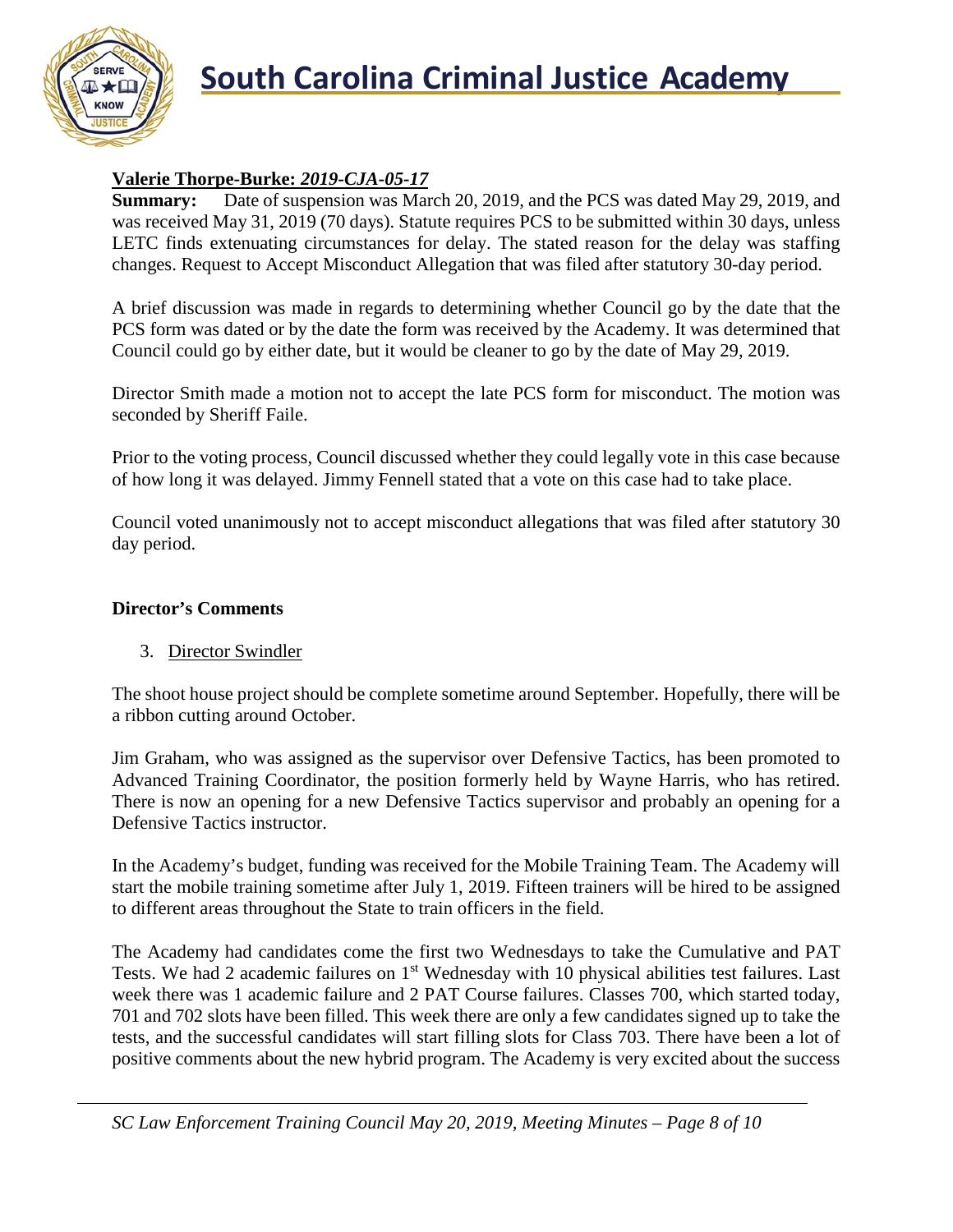

## **South Carolina Criminal Justice Academy**<br>KNOW 2008

of the testing on the last two Wednesdays. The success/failures rate of the tests taken at the Academy were pretty consistent with the success/failure rate of candidates who had taken these tests in the field.

There are only about 6 slots filled for Class 703. Agencies are spreading candidates out to do additional training in the field before sending them to the Academy. Agencies are also choosing to group all of their candidates together.

The class sizes are starting with approximately 70 students.

## **CLOSING REMARKS AND ADJOURNMENT**

Director Stirling commented that the Academy is doing a great job with implementing the new hybrid program.

Director Swindler stated that a lot of work has been put in to make the program successful.

Sheriff Faile gave his appreciation to the Academy Staff.

A discussion took place about what could be done in regards to agencies not showing up to hearings to substantiate their allegations of misconduct against their officers. It was determined that there is a civil penalty potentially up to \$1, 500 via regulation. South Carolina Code Section 23-23-15 requires the agency to report the allegation, and the regulation requires the agency to prosecute the charge. The Academy sends out the Intent to Prosecute Form with the hearing package, and agencies are replying that they will show up but do not. Council could do a civil penalty and perhaps impose fees to cover the cost of the court reporter.

Chief Keel and Director Swindler will address this with the sheriffs and chiefs to stress the importance of this issue.

Chief Swindler stated that the first course of action could be addressing the groups to let them know how important it is for them to send representatives to these misconduct hearings, and if they do not comply, sanctions will be imposed upon their agencies.

Chief Keel stated that it would be better for this issue to be brought up with the sheriffs by Sheriff Faile or Sheriff Foster since they are not only sheriffs but also members of the Training Council.

Upon the conclusion of this discussion, a motion to adjourn the meeting was made by Director Stirling and seconded by Sheriff Faile. After a unanimous vote by the Council, the meeting was adjourned at 11:33 a.m.